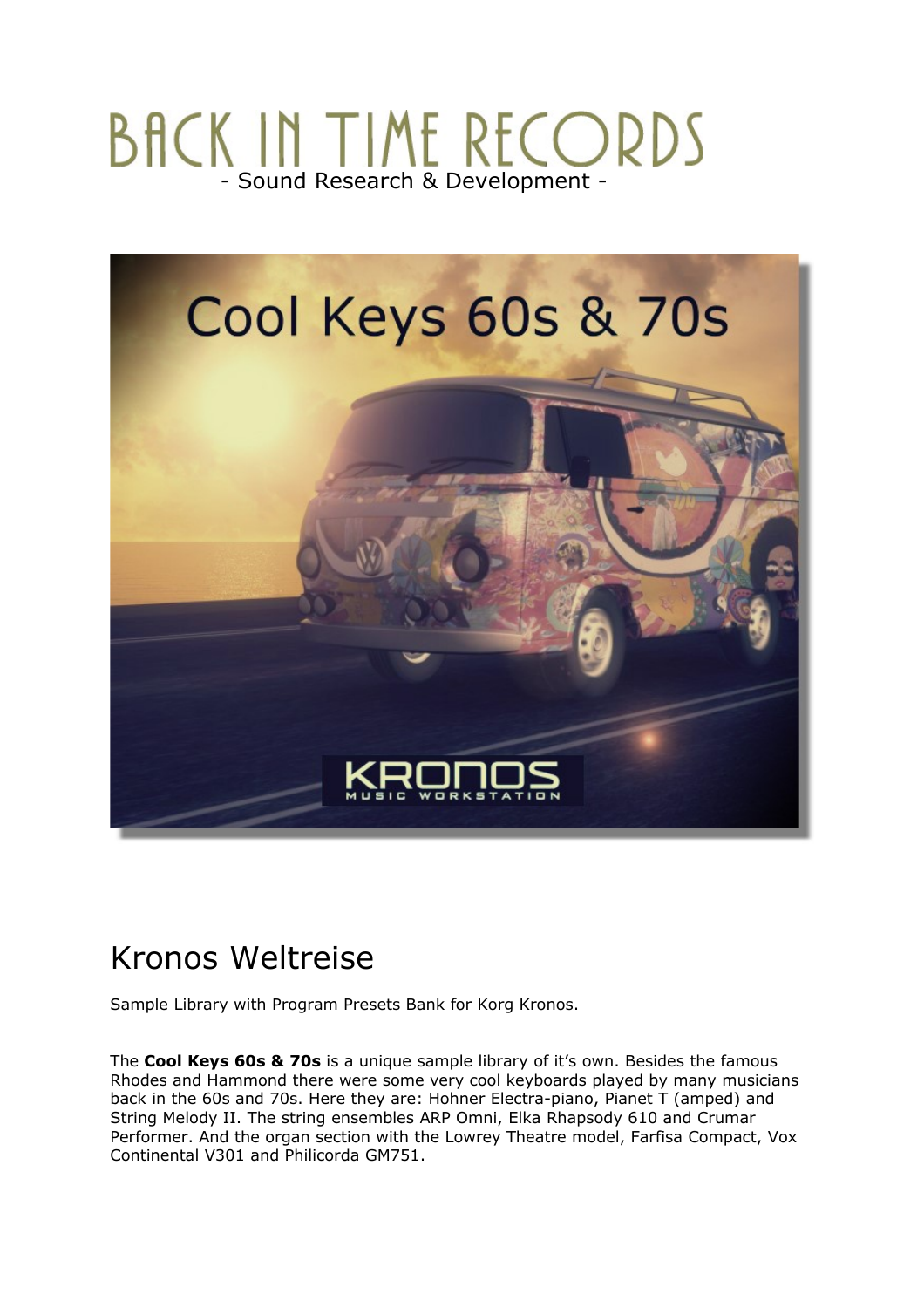This useful instruments collection is rounded up with a few others: Siel Cruise Brass and Strings, Yamaha CE20 Harpsichord and finally the Yamaha SK30 organ.

A categorized organisation of the 90 Program Presets is the convenient sound catalog with single and layered instruments. Together with a decent Controller programming for Control Knobs 1-8, S1 and S2 switches, Ribbon, Joystick for each Program Preset, plus a ready-to-use Drum Pattern and one KARMA setting.

#### *Cool Keys 60s & 70s* **Program Presets bank**:

default location User UU-GG

## Program Presets Soundbank

#### **Top Ten**

000 70s Strings 001 Lowrey 1 002 Electra 003 Pschyedelon 004 Salon EP 005 TremoDistoVox 006 Pianet 007 Cruise Brass 008 Aphrodite's 009 Dyna Analog Piano

#### **Organ**

- 010 Lowrey Drawbars 6 011 Iron B. Organ 012 Compact 1 013 SK30 014 String Melody Organ 015 Lowrey Tibia 016 60s Combo Organ 017 Funky Lipps Inc. 018 Farfisa 4 019 Soft Phili Solo 020 Lwy Lower Manual 1 021 SuperVox 022 Bright Combo Organ
- 023 Compact 2
- 024 Dutch Home Organ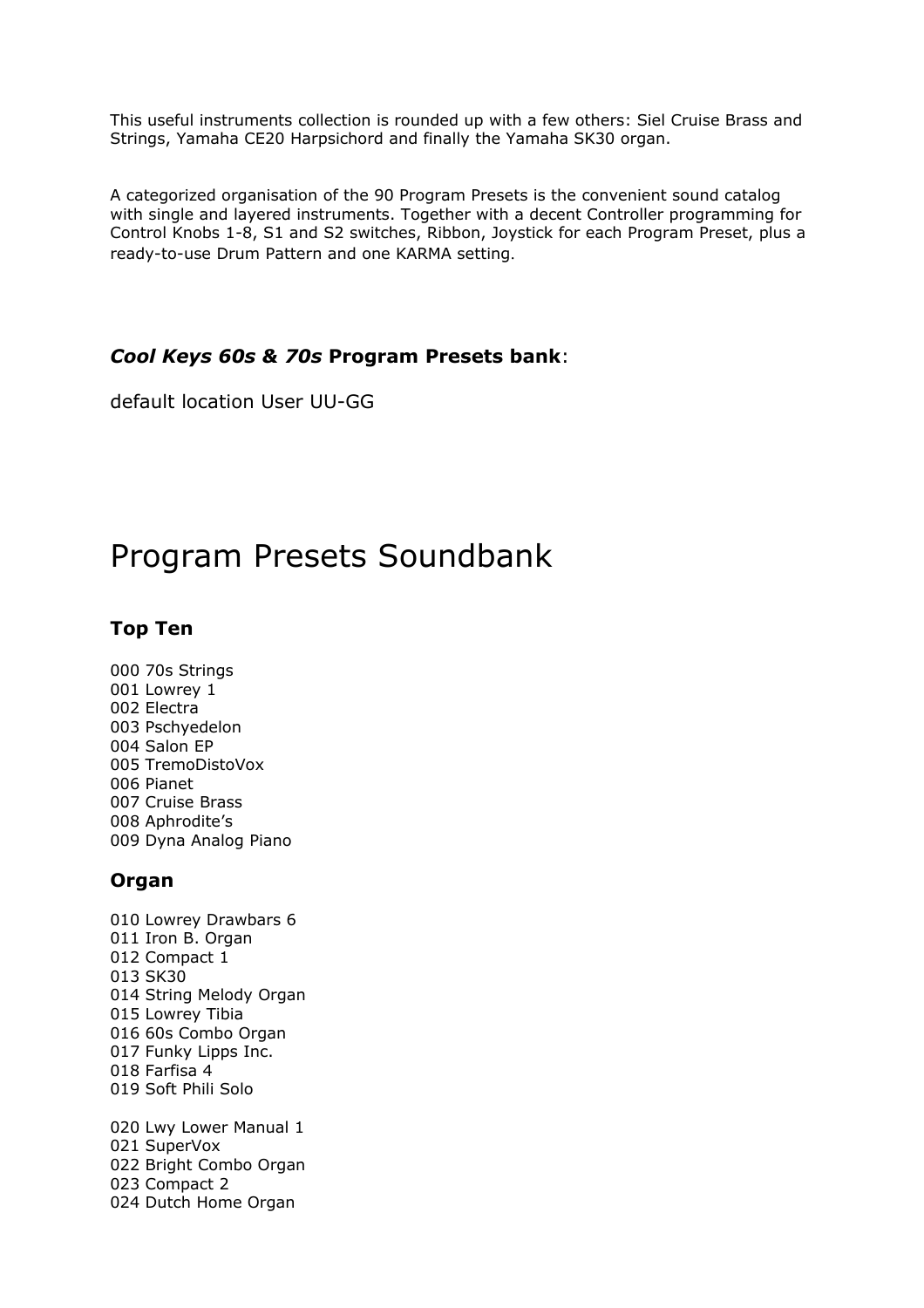025 The Big Pedal 026 Beefy Vox 027 Lowrey 2 028 Stacked Drawbars 029 Orga Mandolin

#### **String Ensemble**

030 ARP Omni Mix 031 The Performer 032 Rhapsody 1 033 Soft Strings 034 Stellar Ensemble 035 Omni Viola Duo 036 Omni Strings Dual 037 Elka Stringer 038 Hohner String Melody II 039 Crumar Strings

#### **Piano**

040 Cruise AcPiano 041 PS20 Piano 042 Electra p 043 Rhapsody Piano 044 CE20 Harpsi 045 Honkey 046 Electra xl f 047 Floating Split EP 048 Dreamer Layer 049 Bellpiano

#### **Misc.**

050 Disto Stringer Lead 051 Hi Paddy 052 El Ritmo 053 In the Desert 054 Farfisa Stack 055 Piper Gates 056 Lowrey Rotary 057 Garth H. Organ 058 The Compact 059 Caravan

#### **Basic Instruments**

060 Omni String Synth 061 Omni Viola 062 Omni 2 Strings 063 Performer Strings 1 064 Performer Strings 2 065 Rhapsody Strings 1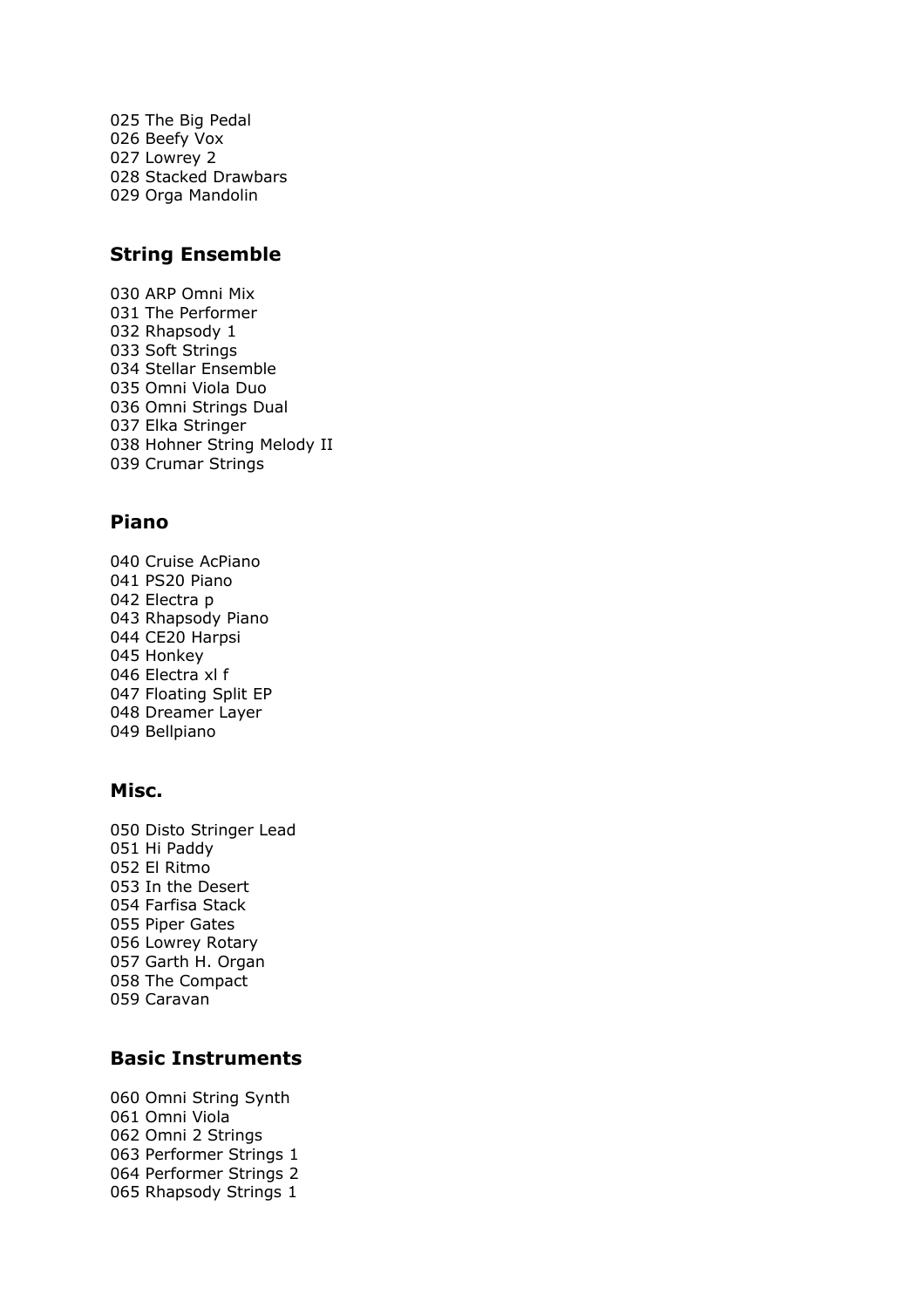066 Rhapsody Strings 2 067 Rhapsody Strings 3 068 String Melody II Strings 069 Cruise Brass 2 070 Vox Conti 60s 071 Vox Conti 2 072 Vox Conti 3 073 Vox Conti 4 074 Vox Conti 5 075 Vox Conti 6 076 Phili 1 077 Phili 2 078 Phili 3 079 Phili 4 080 Lowrey 1 081 Lowrey 2 082 Lowrey 4 083 Lowrey 5 084 Lowrey 6 085 Lowrey Lower M. 1 086 Lowrey Lower M.2 087 Farfisa 1 088 Farfisa 2 089 Farfisa 3

### Sample instruments content

ARP Omni StrgSyn ARP Omni Viola ARP Omni2 Strings CE20 Harpsi Combo Organ CruiseAcPiano CruiseBrass CruisePiano CrumPerf Strings 1 CrumPerf Strings 2 Electra xl1 f Mp1 Electra xl1 f Electra xl1 p Mp1 Electra xl1 p Elka Rhap Piano Elka Rhap Strings 1 Elka Rhap Strings 2 Elka Rhap Strings 3 FCompact Preset 1 FCompact Preset 2